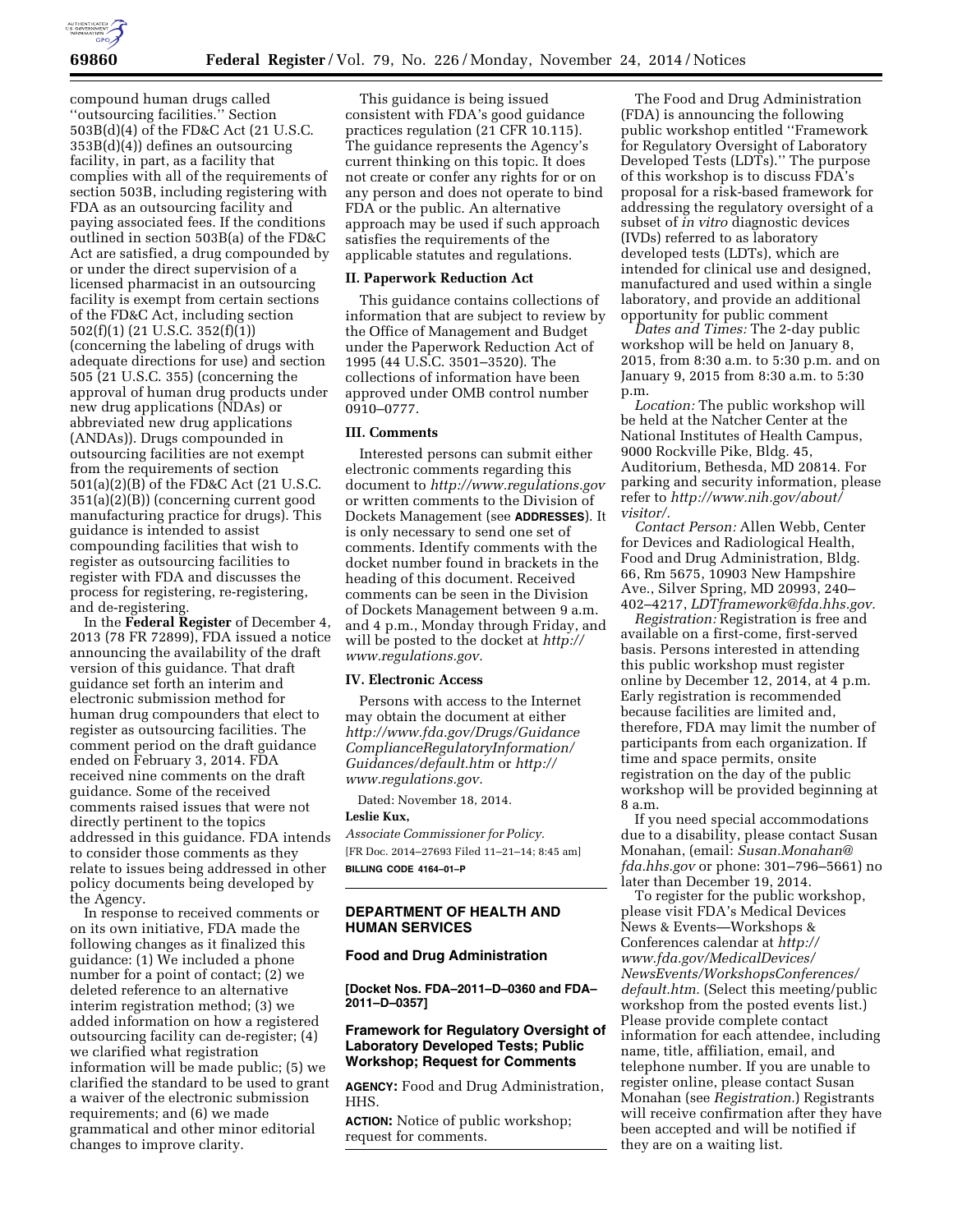*Streaming Webcast of the Public Workshop:* This public workshop will also be Webcast. Persons interested in viewing the Webcast must register online. Early registration is recommended because Webcast connections are limited. Organizations are requested to register all participants, but to view using one connection per location. Webcast participants will be sent technical system requirements and connection access information after registration and prior to the meeting. If you have never attended a Connect Pro event before, test your connection at *[https://collaboration.fda.gov/common/](https://collaboration.fda.gov/common/help/en/support/meeting_test.htm) [help/en/support/meeting](https://collaboration.fda.gov/common/help/en/support/meeting_test.htm)*\_*test.htm.* To get a quick overview of the Connect Pro program, visit *[http://www.adobe.com/](http://www.adobe.com/go/connectpro_overview) [go/connectpro](http://www.adobe.com/go/connectpro_overview)*\_*overview.* (FDA has verified the Web site addresses in this document, but FDA is not responsible for any subsequent changes to the Web sites after this document publishes in the **Federal Register**.) The Webcast will be recorded and posted on FDA's Web site after the meeting.

*Requests for Oral Presentations:* This public workshop includes topic-focused public comment sessions. During online registration you may indicate if you wish to present during a public comment session, and which topics you wish to address. FDA has included general topics in this document. FDA will do its best to accommodate requests to make public comment. Individuals and organizations with common interests are urged to consolidate or coordinate their presentations, and request time for a joint presentation, or submit requests for designated representatives to participate in the focused sessions. Following the close of registration, FDA will determine the amount of time allotted to each presenter and the approximate time each oral presentation is to begin, and will select and notify participants by December 17, 2014. All requests to make oral presentations must be received by the close of registration on December 12, 2014. If selected for presentation, any presentation materials must be emailed to Allen Webb (see *Contact Person*) no later than January 6, 2015. No commercial or promotional material will be permitted to be presented or distributed at the public workshop.

*Comments:* In order to permit the widest possible opportunity to obtain public comment, FDA is soliciting either electronic or written comments on all aspects of the public workshop topics. The deadline for submitting comments related to this public workshop is February 2, 2015.

Regardless of attendance at the public workshop, interested persons may

submit either electronic comments regarding this document to *[http://](http://www.regulations.gov) [www.regulations.gov](http://www.regulations.gov)* or written comments to the Division of Dockets Management (HFA–305), Food and Drug Administration, 5630 Fishers Lane, Rm. 1061, Rockville, MD 20852. It is only necessary to send one set of comments. Identify comments with the docket number found in brackets in the heading of this document. In addition, when responding to specific questions as outlined in section II of this document, please identify the question you are addressing. Received comments may be seen in the Division of Dockets Management between 9 a.m. and 4 p.m., Monday through Friday, and will be posted to the docket at *[http://](http://www.regulations.gov) [www.regulations.gov.](http://www.regulations.gov)* 

*Transcripts:* Please be advised that as soon as a transcript is available, it will be accessible at *[http://](http://www.regulations.gov) [www.regulations.gov.](http://www.regulations.gov)* It may be viewed at the Division of Dockets Management (see *Comments*). A transcript will also be available in either hardcopy or on CD–ROM, after submission of a Freedom of Information request. Written requests are to be sent to the Division of Freedom of Information (ELEM– 1029), Food and Drug Administration, 12420 Parklawn Dr., Element Bldg., Rockville, MD 20857. A link to the transcripts will also be available approximately 45 days after the public workshop on the Internet at *[http://](http://www.fda.gov/MedicalDevices/NewsEvents/WorkshopsConferences/default.htm) [www.fda.gov/MedicalDevices/](http://www.fda.gov/MedicalDevices/NewsEvents/WorkshopsConferences/default.htm) [NewsEvents/WorkshopsConferences/](http://www.fda.gov/MedicalDevices/NewsEvents/WorkshopsConferences/default.htm) [default.htm.](http://www.fda.gov/MedicalDevices/NewsEvents/WorkshopsConferences/default.htm)* (Select this public workshop from the posted events list). **SUPPLEMENTARY INFORMATION:** 

#### **I. Background**

In 1976, Congress enacted the Medical Device Amendments (MDA), which amended the Federal Food, Drug, and Cosmetic Act (the FD&C Act) to create a comprehensive system for the regulation of medical devices intended for use in humans. At that time, the definition of a device was amended to make explicit that it encompassed in vitro diagnostic devices (IVDs): ''The term 'device'. . .means an instrument, apparatus, implement, machine, contrivance, implant, in vitro reagent, or other similar or related article. . . .'' (section 201(h) of the FD&C Act (21 U.S.C. 321(h)). The definition of device applies equally to IVDs manufactured by conventional device manufacturers and those manufactured by laboratories. An IVD, therefore, meets the device definition irrespective of where and by whom it is manufactured.

Since the implementation of the MDA of 1976, FDA has exercised enforcement discretion so that the Agency has

generally not enforced applicable provisions under the FD&C Act and FDA regulations with respect to LDTs, a subset of IVDs that are intended for clinical use and designed, manufactured, and used within a single laboratory.

In 1976, LDTs were mostly manufactured in small volumes by local laboratories. Many laboratories manufactured LDTs that were similar to well-characterized, standard diagnostic devices, as well as other LDTs that were intended for use in diagnosing rare diseases or for other uses to meet the needs of a local patient population. LDTs at the time tended to rely on the manual techniques used by laboratory personnel. LDTs were typically used and interpreted directly by physicians and pathologists working within a single institution that was responsible for the patient. In addition, historically, LDTs were manufactured using components that were legally marketed for clinical use (*i.e.,* general purpose reagents, immunohistochemical stains, and other components marketed in compliance with FDA regulatory requirements).

Although some laboratories today still manufacture LDTs in this ''traditional'' manner, the landscape for laboratory testing in general, and LDTs along with it, has changed dramatically since 1976. Today, LDTs are often used in laboratories that are independent of the healthcare delivery entity. Additionally, LDTs are frequently manufactured with components and instruments that are not legally marketed for clinical use and also rely more heavily on complex, high-tech instrumentation and software to generate results and clinical interpretations. Moreover, technological advances have increased the use of diagnostic devices in guiding critical clinical management decisions for highrisk diseases and conditions, particularly in the context of personalized medicine.

Business models for laboratories have also changed since 1976. With the advent of overnight shipping and electronic delivery of information (*e.g.,*  device results), a single laboratory can now easily provide device results nationally and internationally. Today, many new LDT manufacturers are large corporations that nationally market a limited number of complex, high-risk devices, in contrast to 1976 when hospital or public health laboratories used a wide range of devices that were generally either well characterized and similar to standard devices; used to diagnose rare diseases; or designed specifically to meet the needs of their local patients. Together, these changes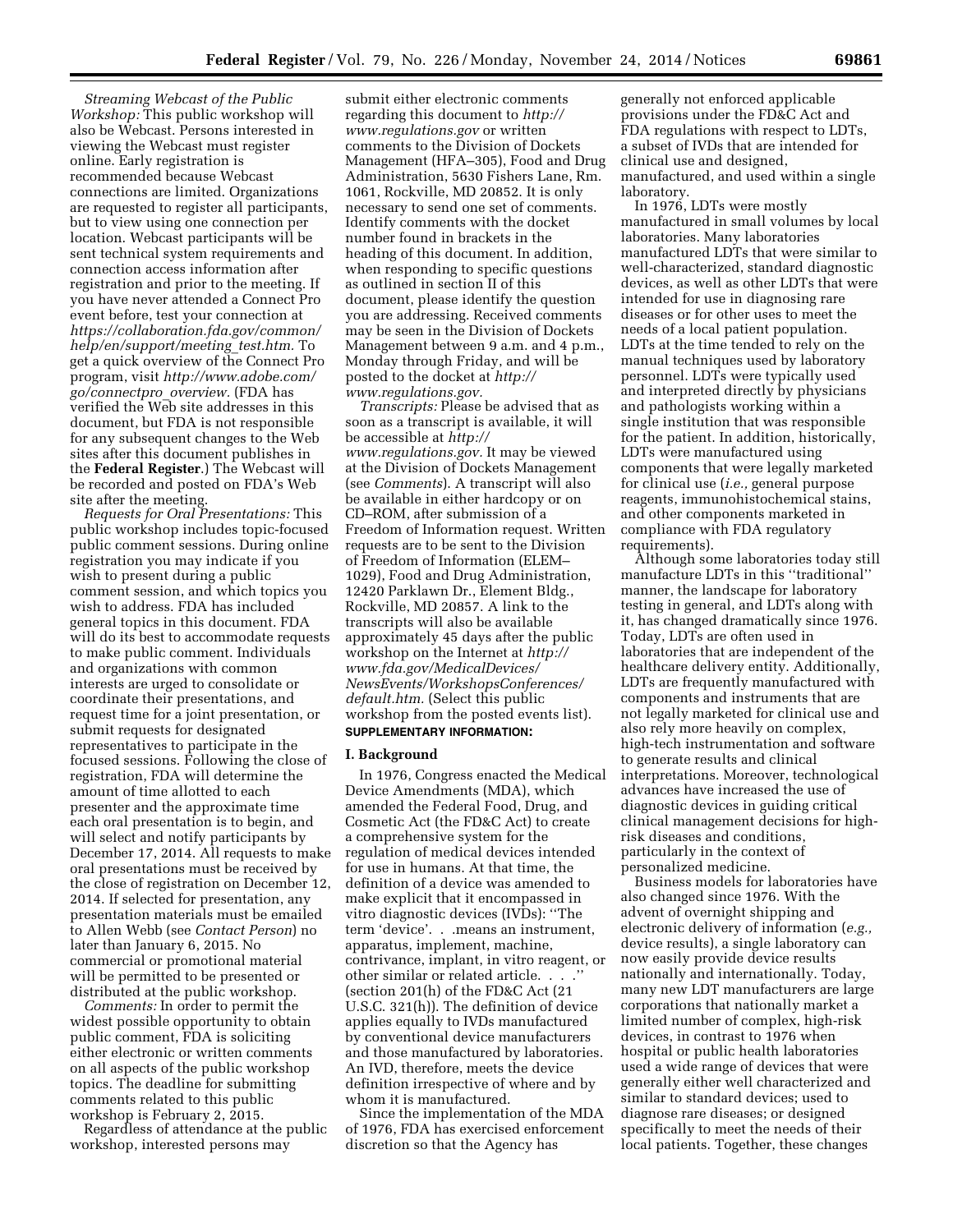have resulted in a significant shift in the types of LDTs developed, the business model for developing them, and the potential risks they pose to patients.

Because of changes in the complexity and use of LDTs and the associated increased risks, as described earlier, FDA believes the policy of general enforcement discretion towards LDTs is no longer appropriate. To initiate this step toward greater oversight, FDA held a 2-day public meeting on July 19 and 20, 2010, to provide a forum for stakeholders to discuss issues and concerns surrounding greater oversight of LDTs. Comments submitted to the public docket for the July 19 and 20, 2010, public meeting were reviewed and, as appropriate, incorporated into FDA's current proposed framework for regulatory oversight of LDTs. FDA's July 31, 2014, Notification to Congress concerning the Agency's intent to issue the draft guidance, ''Framework for Regulatory Oversight of Laboratory Developed Tests (LDTs)'' (Framework draft guidance document), and the accompanying draft guidance, ''FDA Notification and Medical Device Reporting for Laboratory Developed Tests (LDTs),'' was made publicly available, and these draft guidance documents were subsequently issued on October 3, 2014. See 79 FR 59776 and 79 FR 59779 (October 3, 2014). These documents describe a risk-based framework for addressing the regulatory oversight of LDTs, including FDA's priorities for enforcing premarket and postmarket requirements for LDTs as well as the process by which FDA intends to phase in enforcement of FDA regulatory requirements for LDTs over time. As outlined in the Framework draft guidance document, FDA proposes to continue to exercise enforcement discretion for all applicable regulatory requirements for LDTs used solely for forensic (law enforcement) purposes as well as certain LDTs for transplantation when used in certified, high-complexity histocompatibility laboratories. Additionally, FDA proposes to exercise enforcement discretion for applicable premarket review requirements and quality systems (QS) requirements, but enforce other applicable regulatory requirements, including registration and listing (with the option to provide notification instead) and adverse event reporting, for low-risk LDTs (class I devices), LDTs for rare diseases, Traditional LDTs and LDTs for Unmet Needs, as described in the Framework draft guidance document. For other high- and moderate-risk LDTs, FDA proposes to enforce applicable regulatory requirements, including

registration and listing (with the option to provide notification instead) and adverse event reporting, and phase in enforcement of premarket and QS requirements in a risk-based manner.

With the publication of the draft guidances, FDA announced a public comment period soliciting feedback on all aspects of the guidance documents as well as on the following specific issues: (1) Factors for ''Traditional LDT'' and appropriate level of enforcement discretion for such tests; (2) factors for considering LDTs for rare diseases; (3) manufacture and use of LDTs solely within a healthcare system as a risk mitigation supporting some continued enforcement discretion; (4) timeframe for phase-in enforcement of QS regulation requirements for those LDTs called in for enforcement of premarket review requirements early in the implementation period; and (5) the appropriateness of a single notification for the same LDT manufactured by multiple labs owned by a single entity.

FDA intends to use this public workshop as a forum for open discussion with all stakeholders regarding these specific issues as well as other considerations for how to best balance patient safety and patient access in developing the finalized framework in a manner that best serves public health.

# **II. Topics for Discussion at the Public Workshop**

Issues to be considered during the sessions include:

- *Session 1:* Components of a Test and LDT Labeling Considerations
	- What components do FDA cleared/ approved tests and LDTs typically include?
	- What labeling considerations should be taken into account for LDTs?
- How does LDT labeling affect and not affect physician consultation with the laboratory?
- *Session 2:* Clinical Validity/Intended Use
	- What is clinical validity and how is it demonstrated for IVDs, including LDTs?
	- How are clinical claims or intended use related to clinical validity?
- What types of modifications may affect the intended use or significantly affect the performance of a test?
- *Session 3:* Categories for Continued Enforcement Discretion
	- As a factor for consideration of continued enforcement discretion for premarket review and QS regulation requirements for LDTs for rare diseases, the proposed

framework for LDTs relies on the definition of a humanitarian use device (HUD) in 21 CFR 814.102(a)(5). Under this definition, an IVD may qualify for HUD designation when the number of persons in the United States who may be tested with the device is fewer than 4,000 per year. Is this an appropriate factor for LDTs for rare diseases? If not, what factor should FDA consider for LDTs for rare diseases?

- Should enforcement discretion be limited to tests for rare diseases that meet the definition of an LDT (a test designed, manufactured and used within a single laboratory)?
- Are the following three factors the appropriate controls to mitigate risks due to Traditional LDTs so that continued enforcement discretion is appropriate with respect to premarket review and quality system requirements whether the test is: (1) An LDT (designed, manufactured and used within a single laboratory); (2) comprised of only components and instruments that are legally marketed for clinical use, which have a number of regulatory controls in place, including reporting of adverse events; and (3) interpreted by laboratory professionals who are appropriately qualified and trained as required by the CLIA (Clinical Laboratory Improvement Amendments) regulations (see, *e.g.,* 42 CFR 493.1449), without the use of automated instrumentation or software for interpretation? Are these three factors also sufficient to support continued enforcement discretion in full (*i.e.,* for all regulatory requirements rather than just for premarket review and quality system requirements) for this category of LDTs? Should FDA instead consider different factors?
- FDA has proposed the following three factors for consideration of continued enforcement discretion for premarket review and QS requirements for LDTs for Unmet Needs whether: (1) The device meets the definition of an LDT (a test designed, manufactured and used by a single laboratory); (2) there is no FDA cleared or approved IVD available for that specific intended use; and (3) the LDT is both manufactured and used by a healthcare facility laboratory (such as one located in a hospital or clinic) for a patient that is being diagnosed and/or treated at that same healthcare facility or within